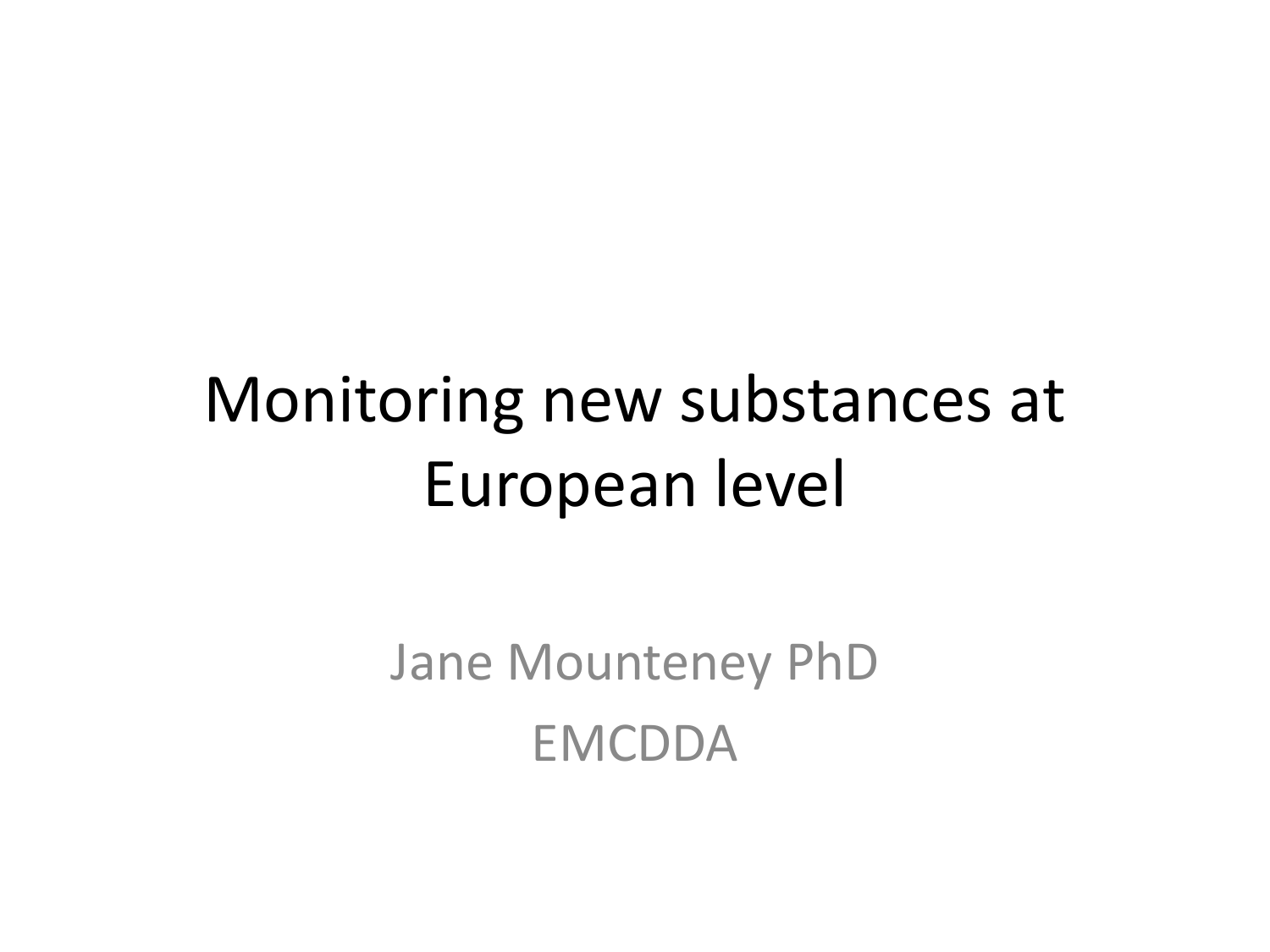#### **Emergence of a new phenomenon**

- Increasing availability of new unregulated psychoactive substances;
- Mimic the effects of known drugs;
- Designed to circumvent control;
- Sold via Internet or specialised shops;
- Advertised with aggressive and sophisticated market
- In some cases intentionally mislabelled;
- Suppliers adapt fast to controls;
- Target specific groups.



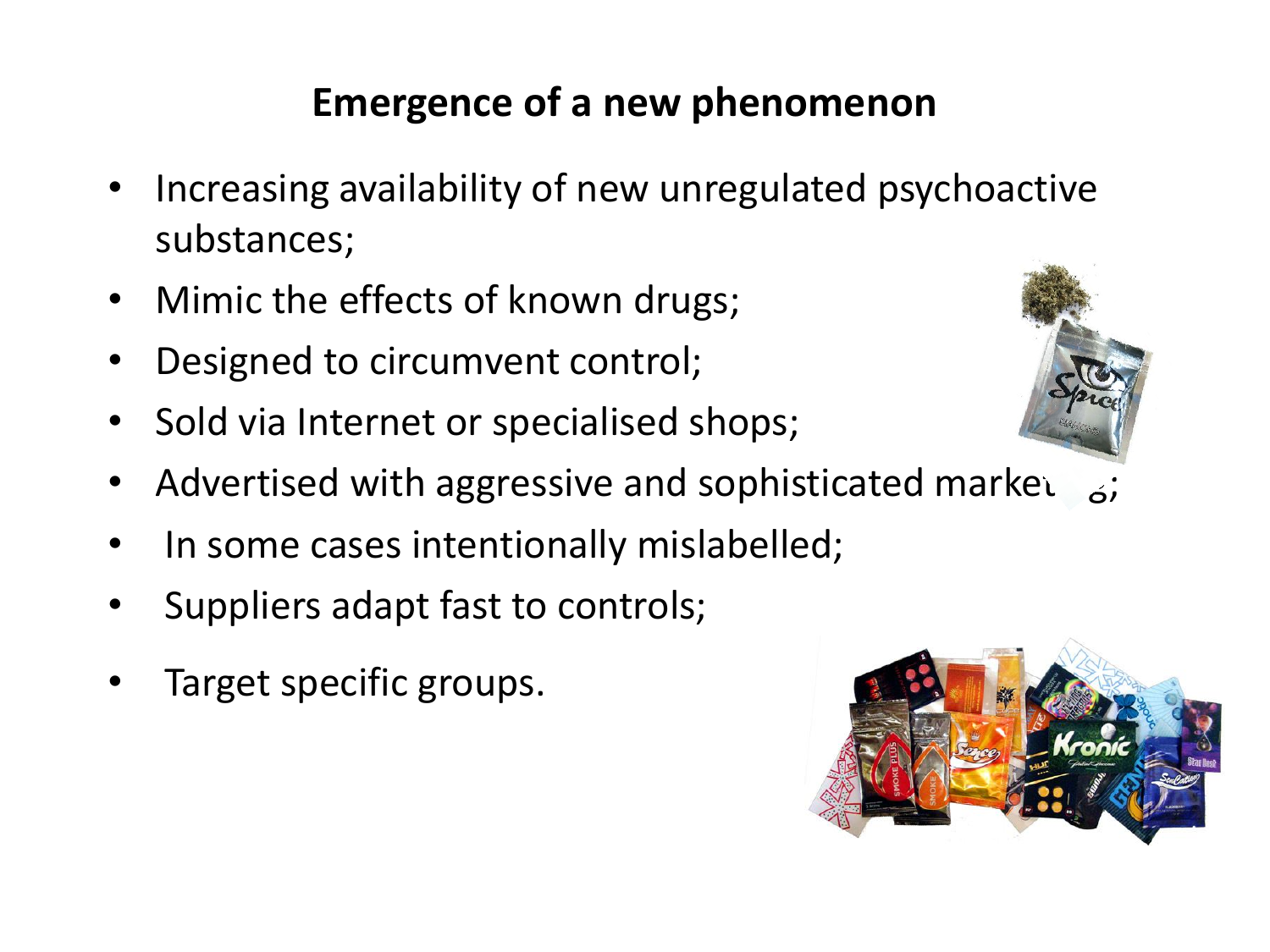### New substances: from imitation to innovation

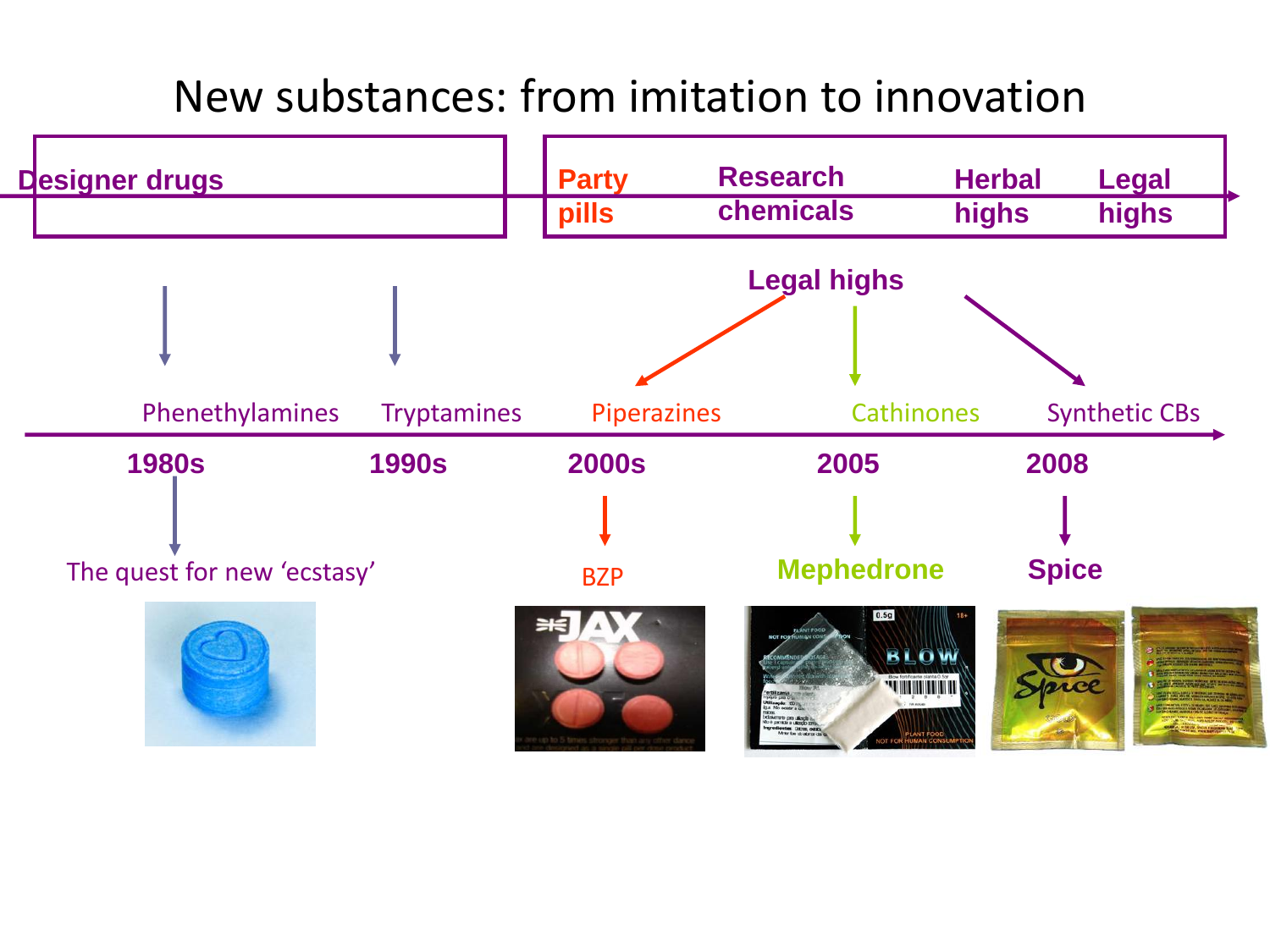# EU level tools, sources

- Eurobarometer
- Internet monitoring, snapshots
- National reports
- STs, expert meetings GPS, EWS
- EWS 'tracking', risk assessments
- Global drug survey
- ESPAD, HSBC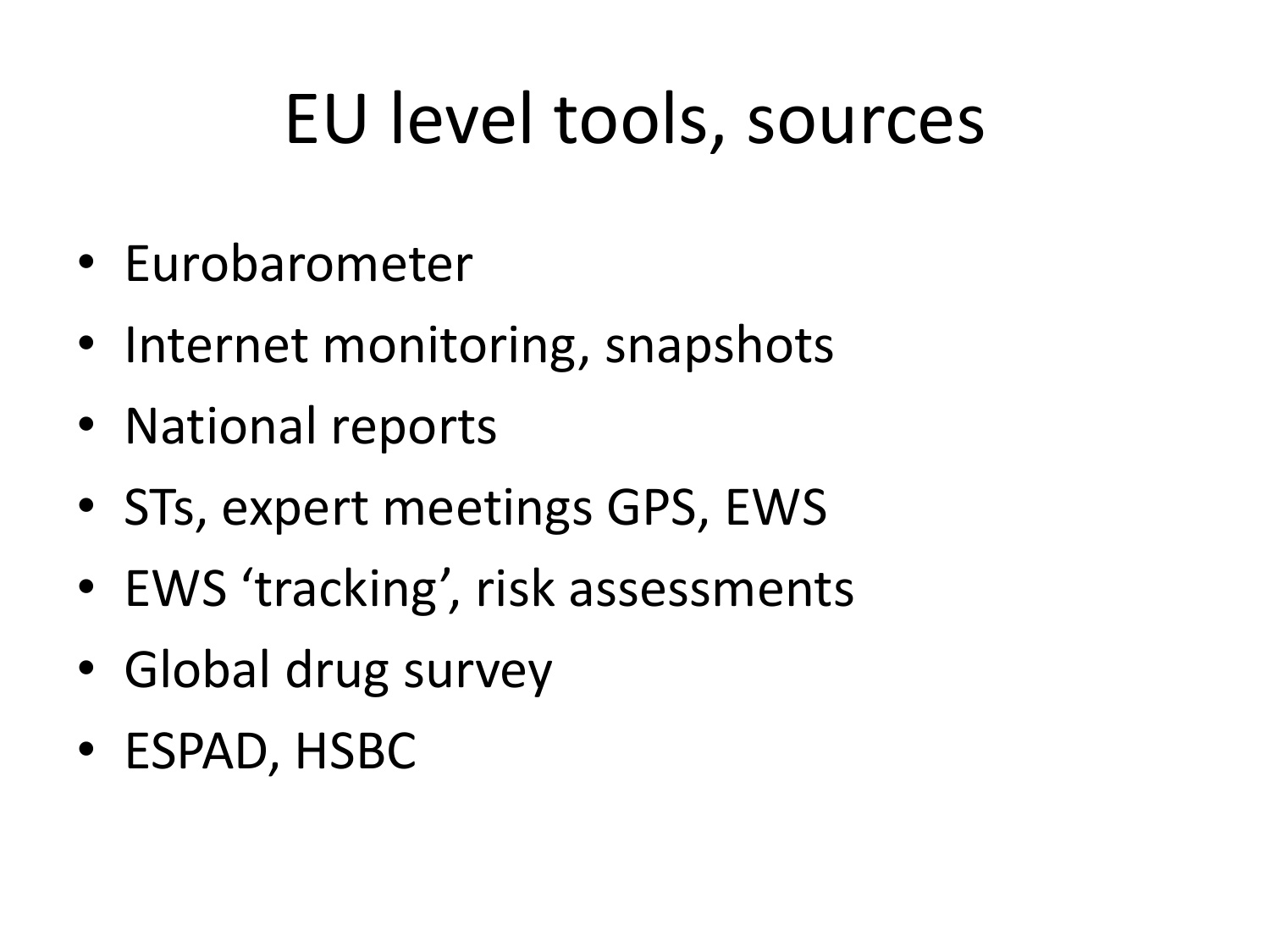# Existing data sources and tools

- Seizure and forensic data,
- Toxicology reports, deaths
- Gen Pop surveys
- School surveys
- Ad hoc studies, internet and nightlife
- Internet monitoring
- Accident and emergency data
- Waste water and urine analysis
- City level, local monitoring systems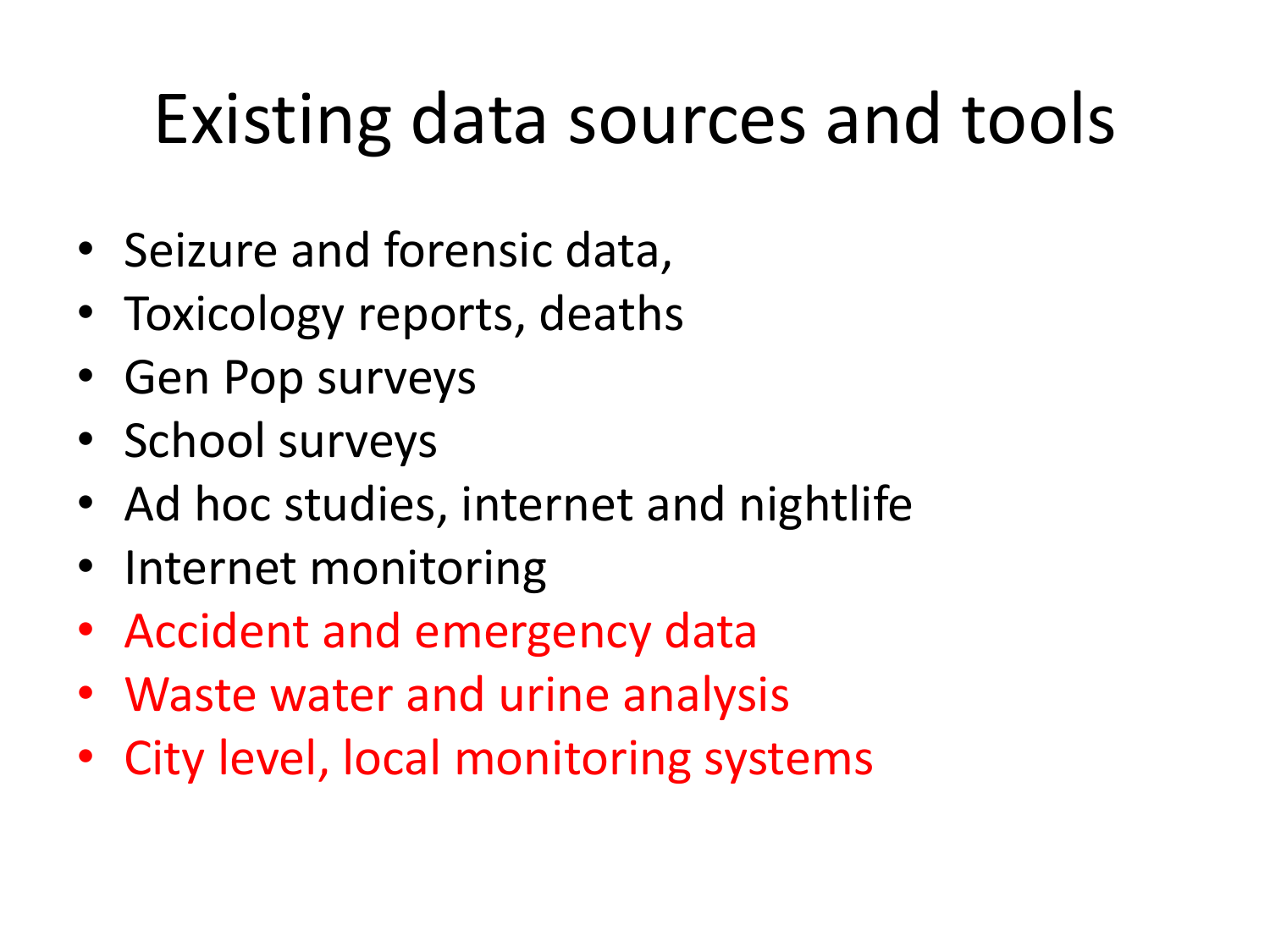# Studies

- Europe
	- Eurobarometer: Lifetime use legal highs (15–24)
- National
	- Spain (2010) new drugs (14-18)
	- $-$  Ireland (2010/11) legal highs & mephedrone (15-64)
	- Poland (2008 &10) legal highs (18-19) & GPS (15-75)
	- UK BCS (2011) mephedrone (16-59). Scottish crime and justice survey included 5 new drugs
	- Germany (Frankfurt) spice
- Special population
	- UK Mixmag (2010/11) mephedrone
	- Global Drug survey?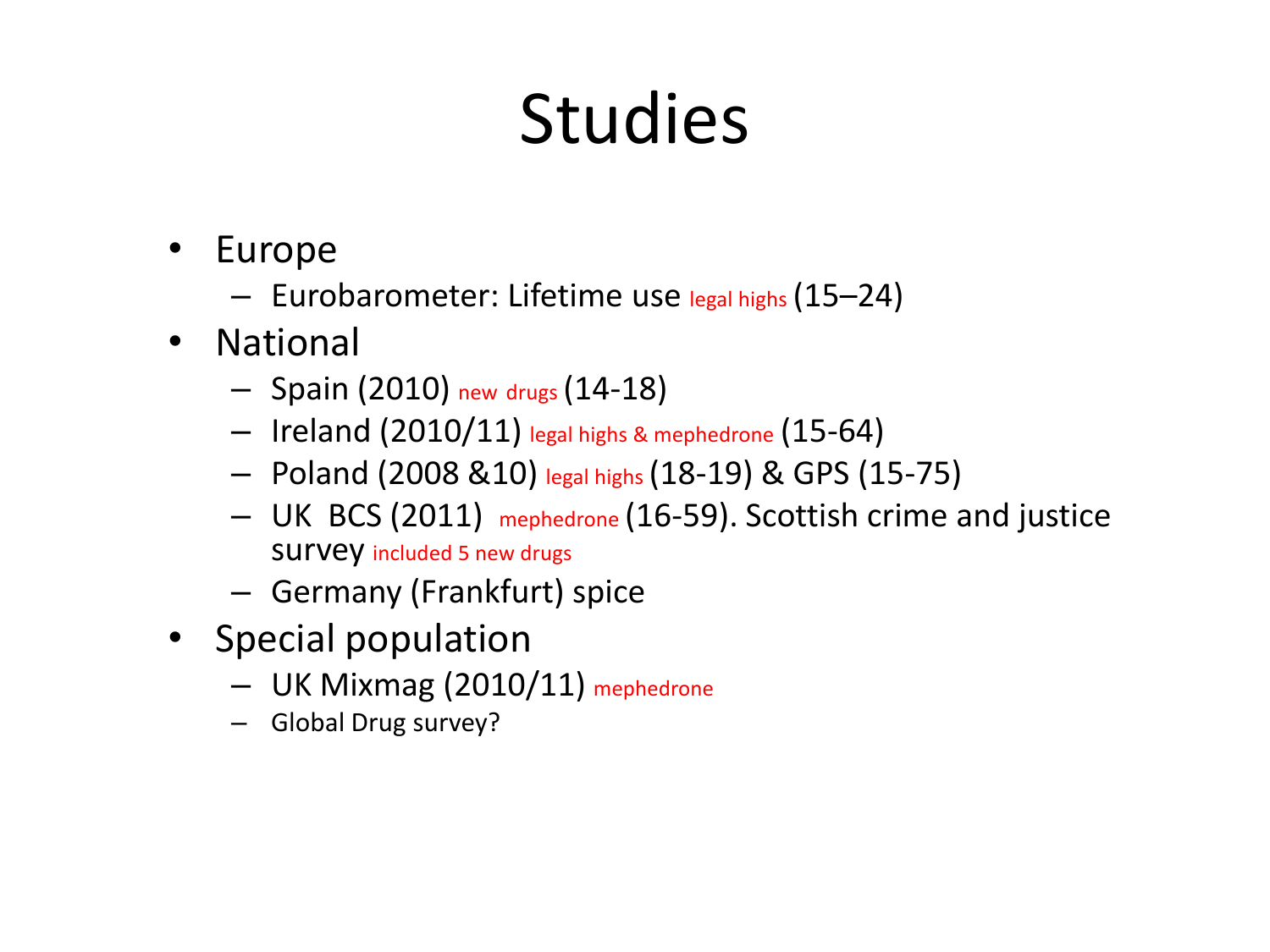# EU situation re new drugs

- Trends.. Increasing nos of new substances
- Little evidence that many are used
- One or two each decade makes the cross over and stay eg E, GHB, ketamine, mephedrone. Most with past medical uses
- Generally low prevalence, but high in specific groups, country differences
- Some used as replacements in periods of drought and low purity eg cathinones for cocaine (heroin) and piperazines for E
- Displacement products very rare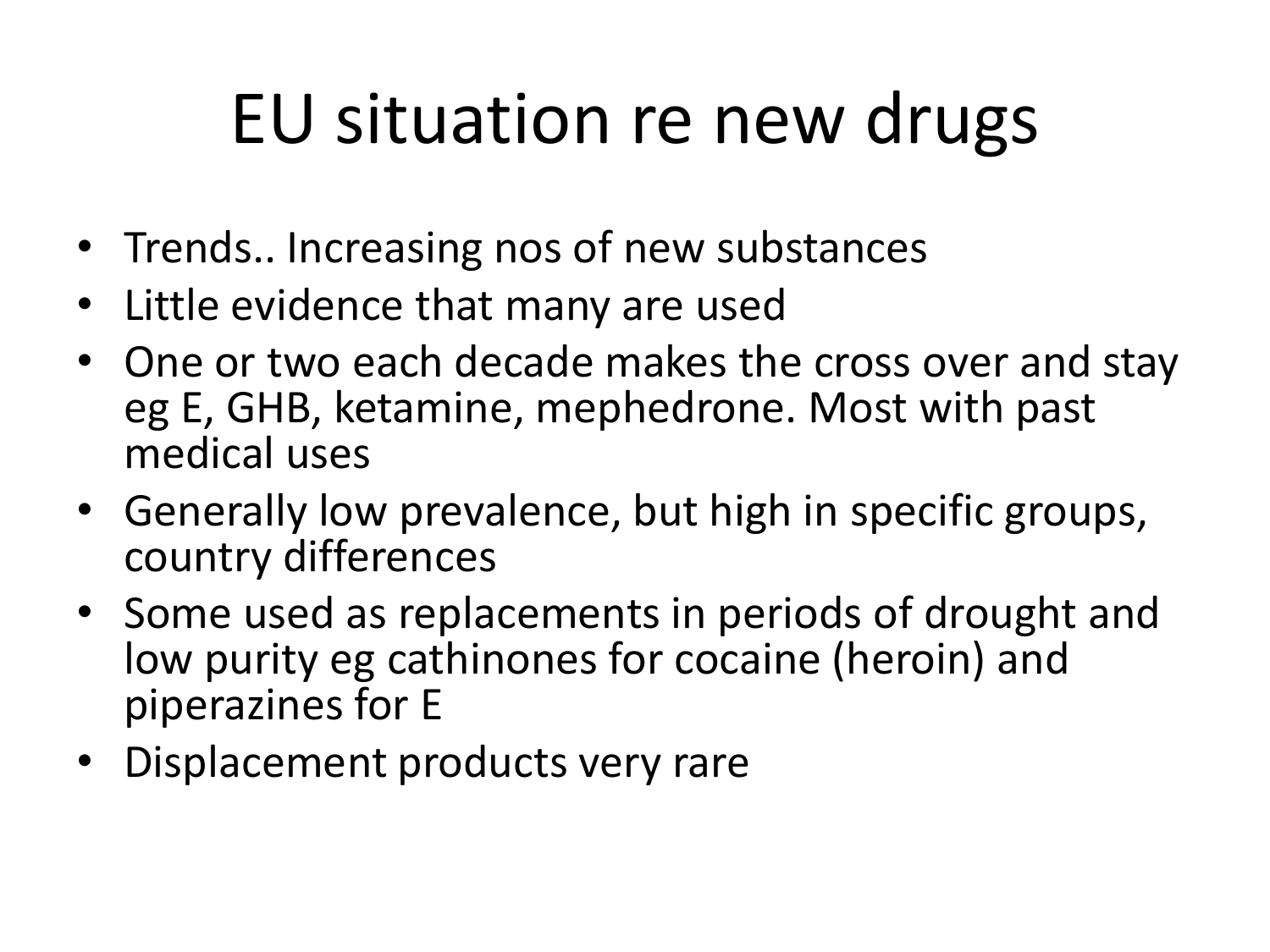## Number of new substances reported through the EWS

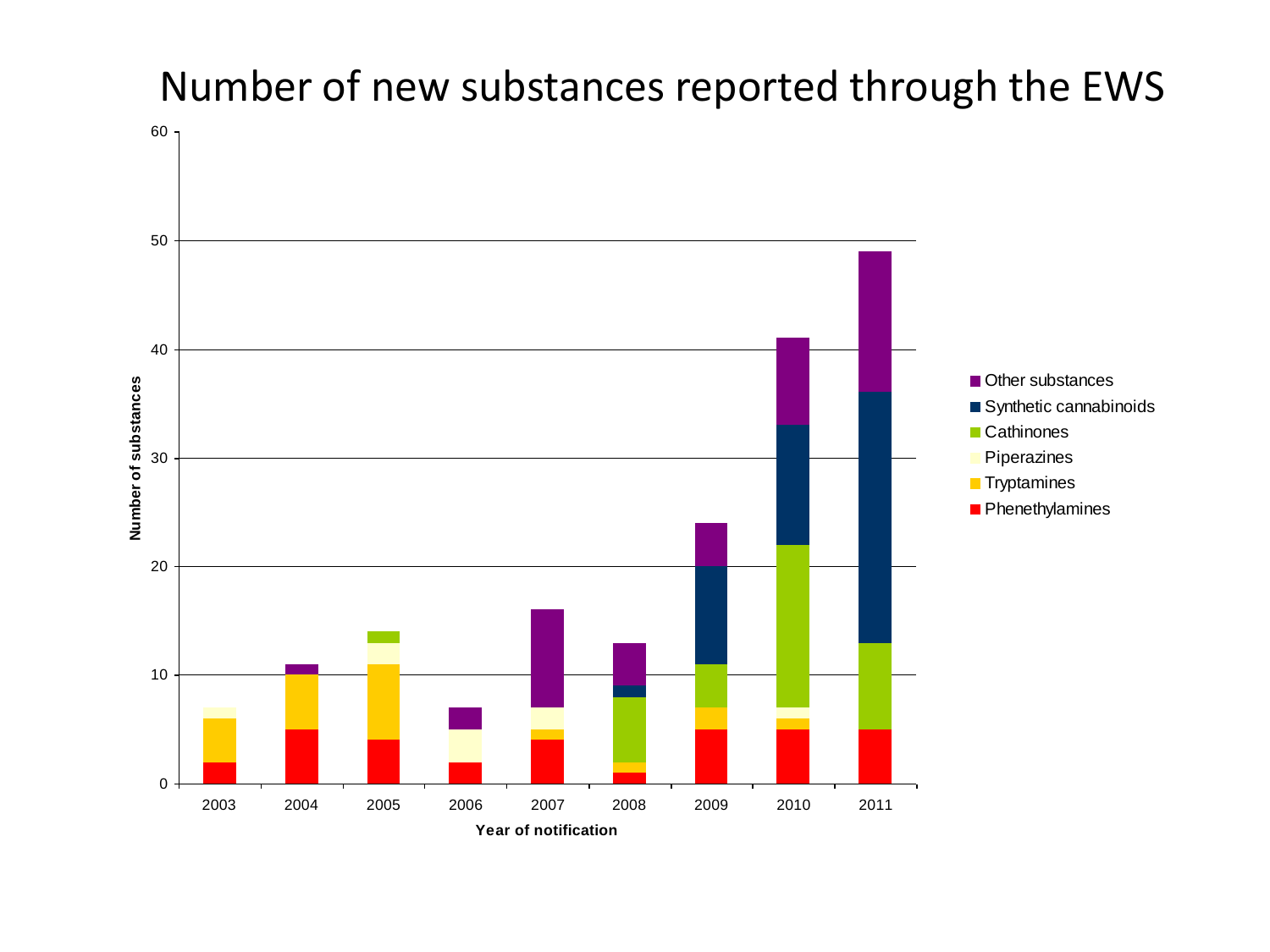# Internet availability

- Snapshots in 23 languages
- Increasing no of sites selling LH, 693 in Jan 2012 (313)
- Increasing diversity of products sold
- Kratom, salvia, mushrooms top 3
- ……not new drugs
- Mephedrone still available
- Needs link to test purchasing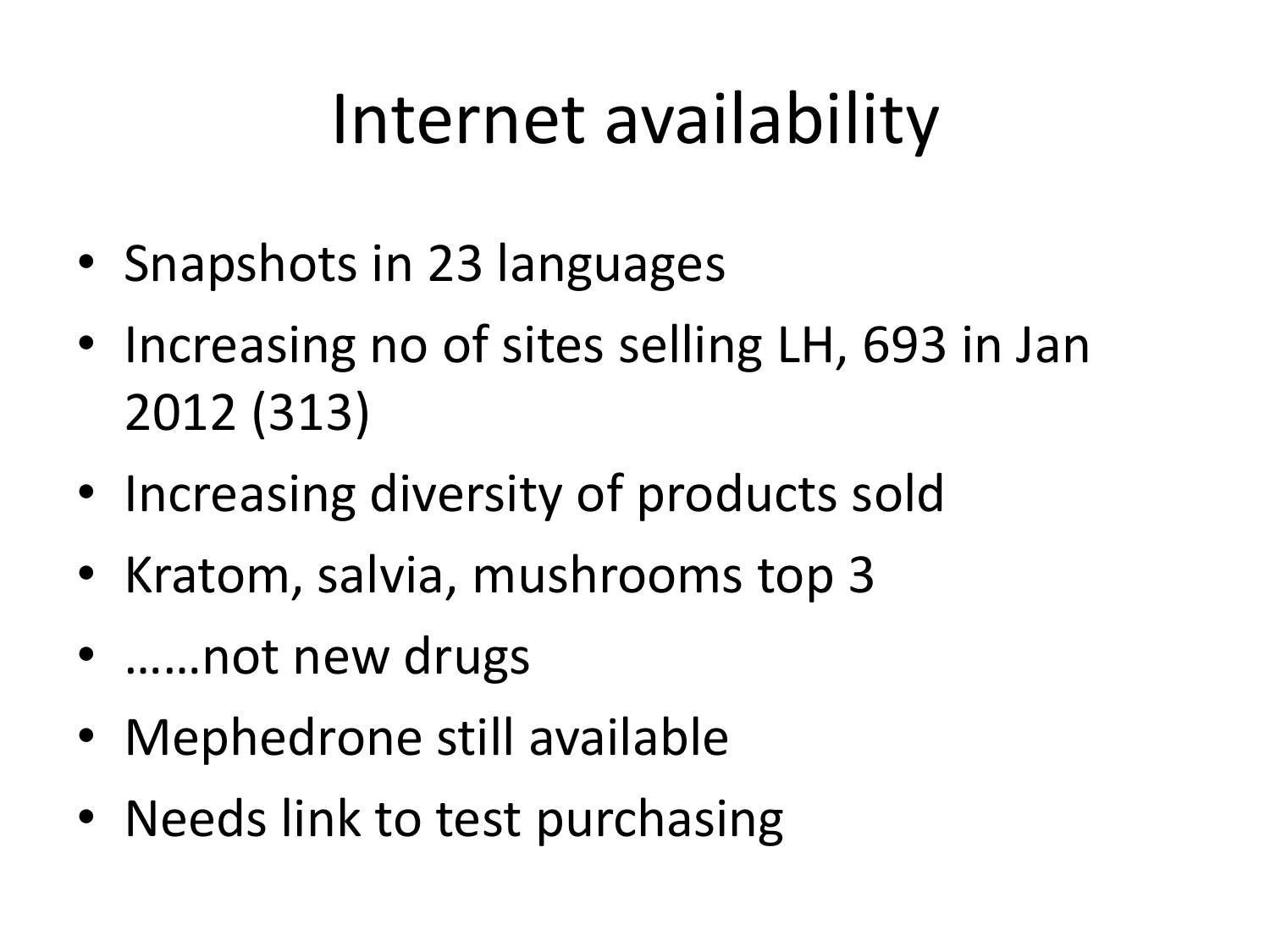## What do we know about prevalence?

Eurobarometer 2011, European Commission

#### **lifetime use of 'legal highs' – 5%, IE (16%), PL, LV (9%), UK (8%)**



O<sub>5</sub>. In certain countries some new substances that imitate the effects of illicit drugs are being sold as legal substances in the form of - for example - powders, tablets/pills or herbs. Have you ever used such substances? Base: all respondents, % by country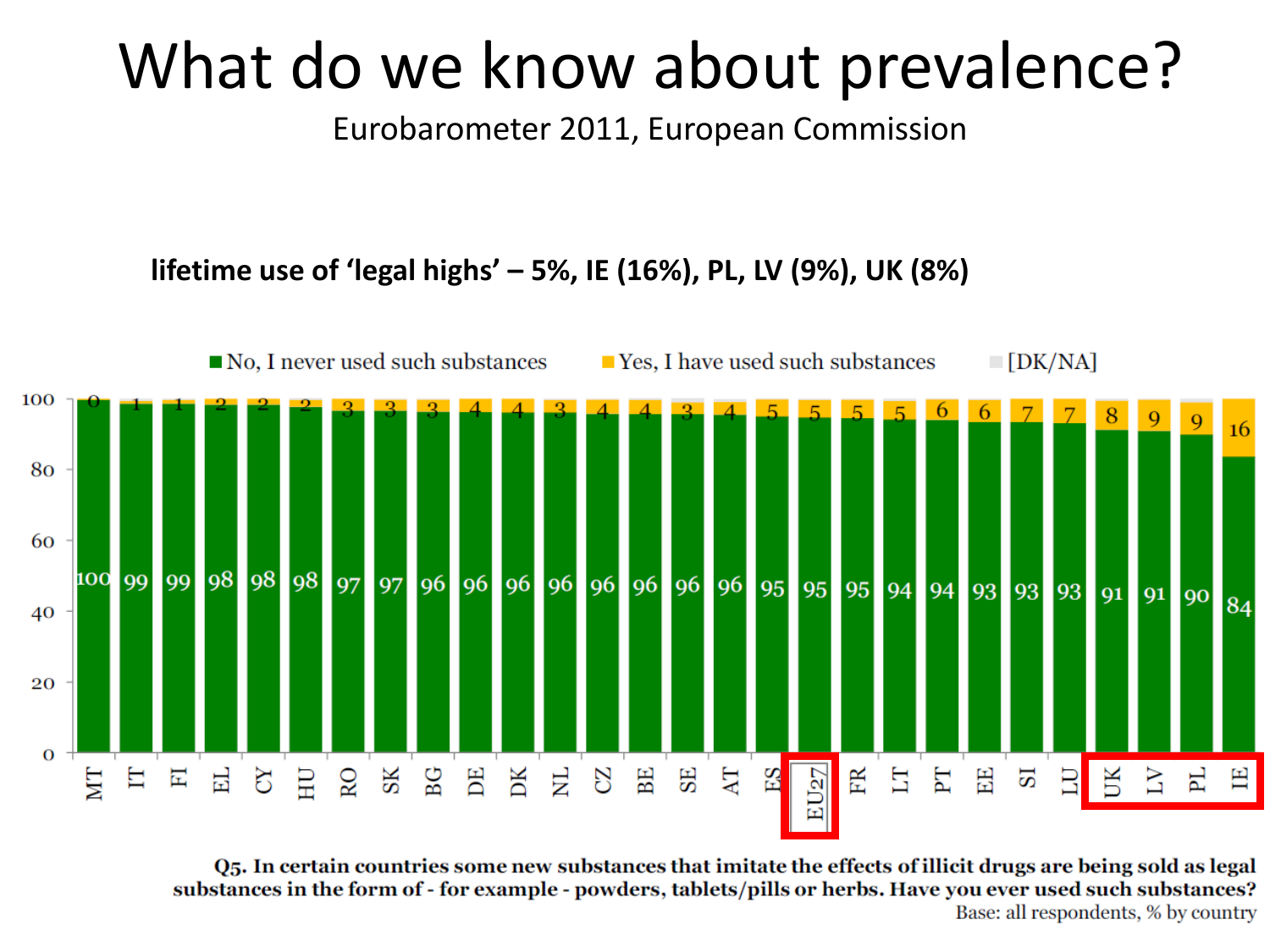# Challenges

- How to fill or bridge the EWS ID and epi gap?
- Which substances to track? EWS NPS or products sold aka legal highs or consumption
- When to start, stop monitoring (tipping point)
- How to monitor
	- Which instruments to use
- Polydrug use, medicines
- Packaging misleading
- Limited test purchasing at present, linking substances to products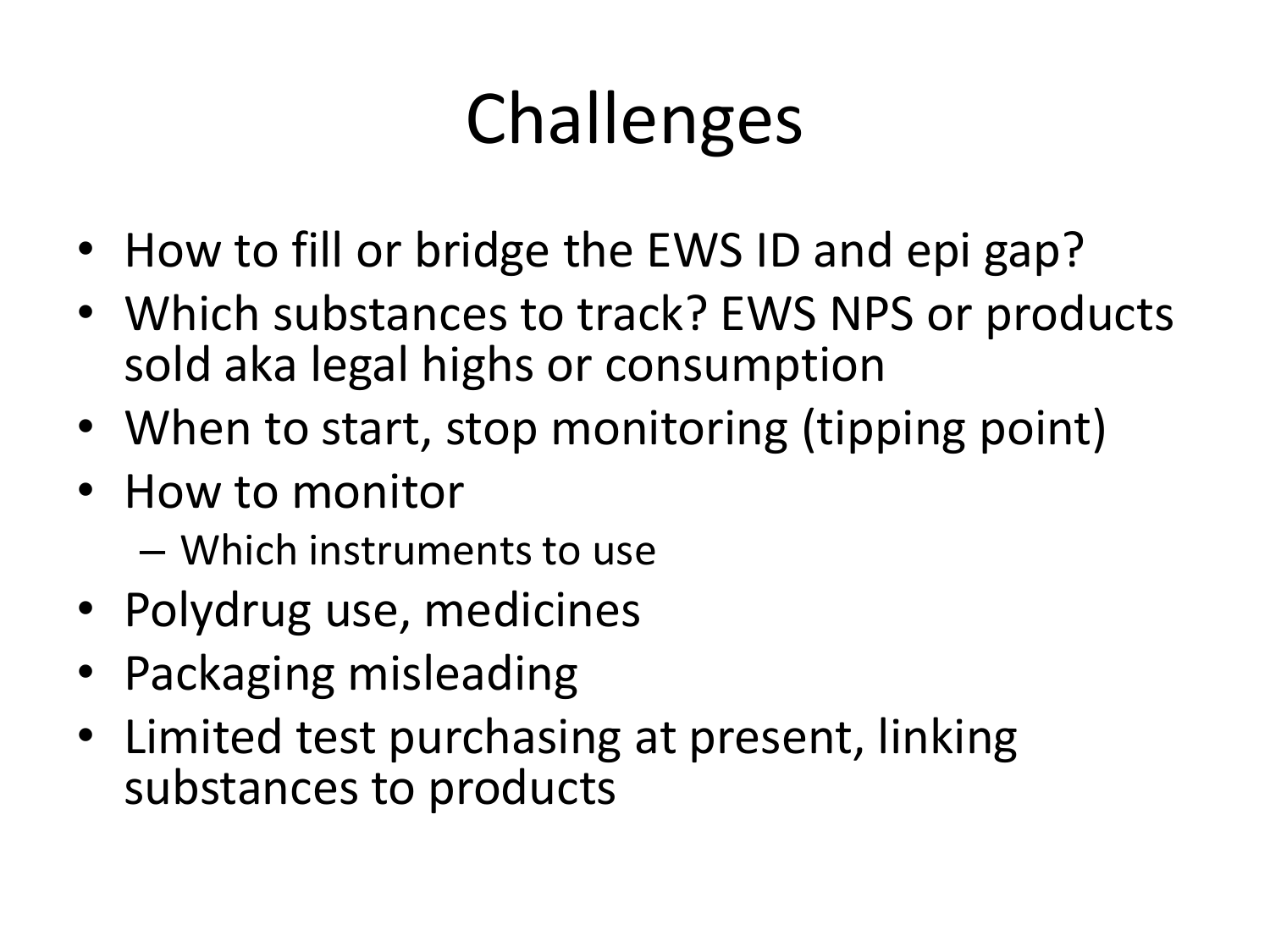# Epidemiology & legal highs

- Studies beginning to appear
- Technical difficulties
	- codes & questions
	- sampling & sample size
- Prevalence levels
	- heterogeneous situation at country level
	- overall not dramatically high but not insignificant
	- can be very high in some sub-populations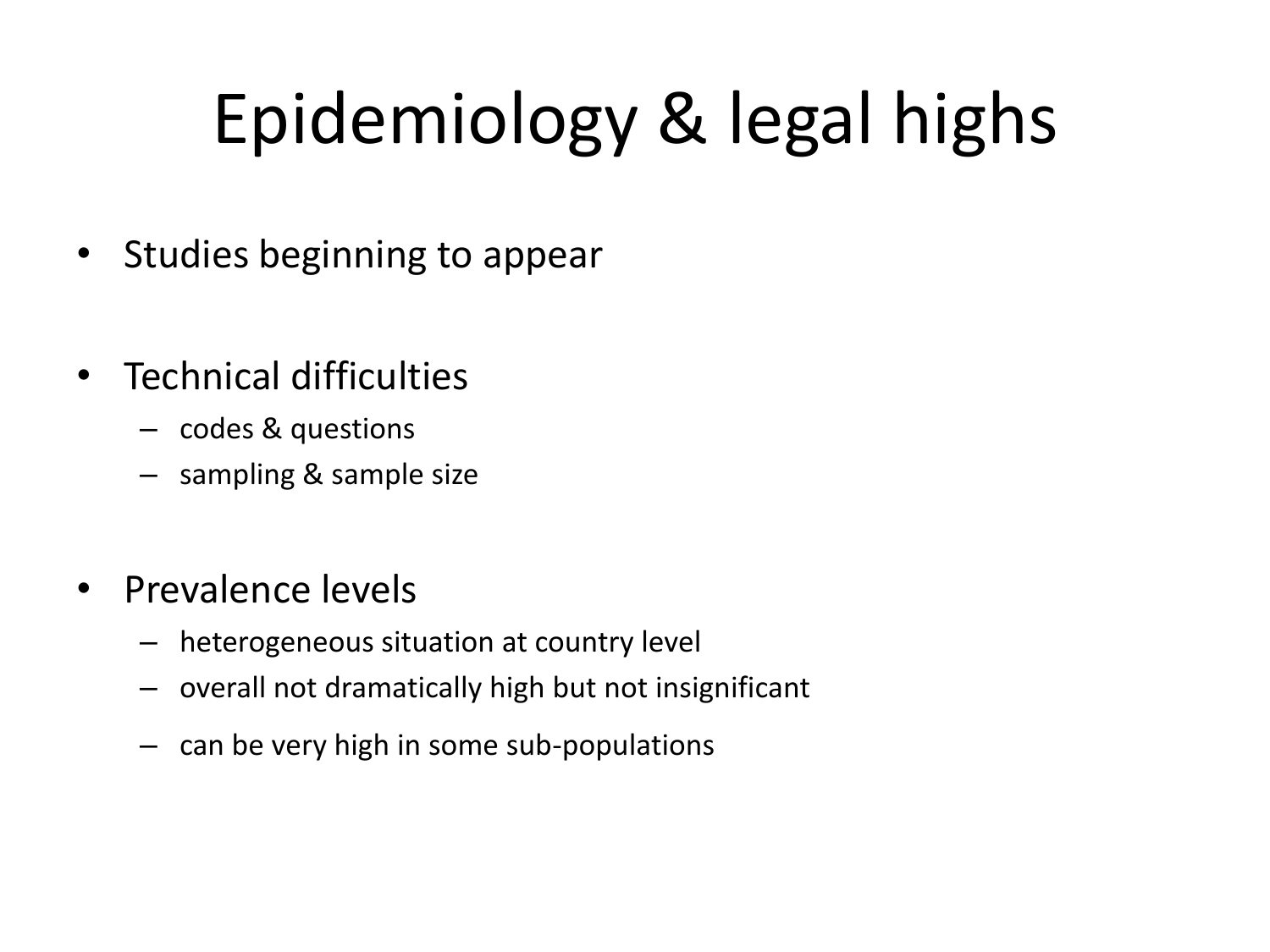# GPS issues – N. Singleton

- A lot of people don't know what they are taking BUT some can give names so while no use for prevalence may be useful as alert?
- Same name / different drug eg Ivory Wave
- Time delays
	- GPS looks backward: BCS 2010-11 Publish July 2011 LYP = Apr 2009-Mar2011
	- Getting questions included
- Fashions change difficult to keep up.
- Prevalence actually much lower than suggested
- Questionnaire overload. BUT substitution could effect use rates?